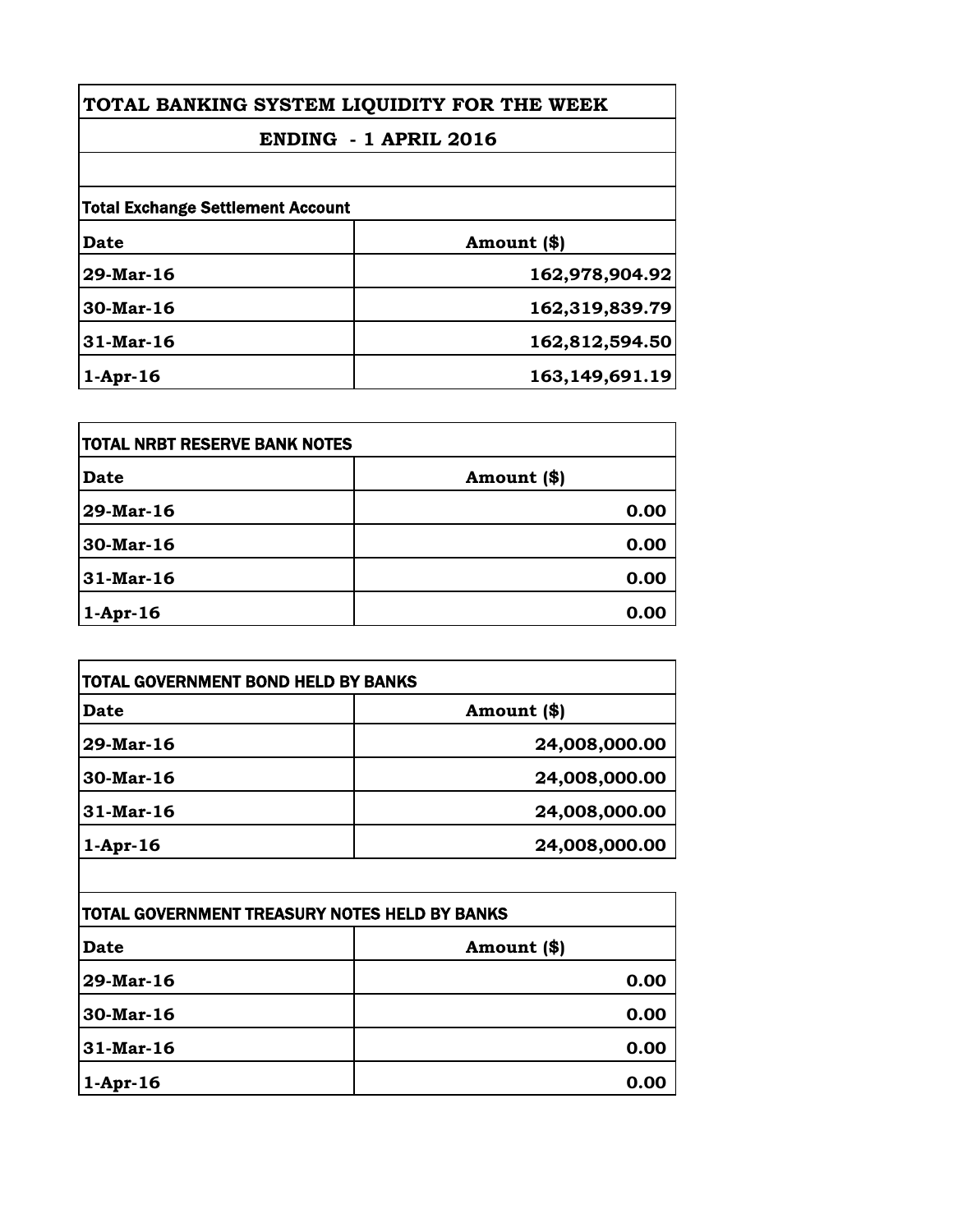| TOTAL BANKING SYSTEM LIQUIDITY FOR THE WEEK<br>ENDING - 8 APRIL 2016 |                |
|----------------------------------------------------------------------|----------------|
|                                                                      |                |
| <b>Total Exchange Settlement Account</b>                             |                |
| Date                                                                 | Amount (\$)    |
| $4-Apr-16$                                                           | 162,843,969.48 |
| $5$ -Apr-16                                                          | 162,301,598.29 |
| $6$ -Apr-16                                                          | 164,411,531.56 |
| $7$ -Apr-16                                                          | 164,430,013.76 |
| $8 -$ Apr $-16$                                                      | 164,458,819.47 |

| itotal NRBT RESERVE BANK NOTES |             |
|--------------------------------|-------------|
| <b>Date</b>                    | Amount (\$) |
| $4$ -Apr-16                    | 0.00        |
| 5-Apr-16                       | 0.00        |
| 6-Apr-16                       | 0.00        |
| 7-Apr-16                       | 0.00        |
| 8-Apr-16                       | 0.00        |

| TOTAL GOVERNMENT BOND HELD BY BANKS           |               |
|-----------------------------------------------|---------------|
| Date                                          | Amount (\$)   |
| 4-Apr-16                                      | 24,008,000.00 |
| 5-Apr-16                                      | 24,008,000.00 |
| 6-Apr-16                                      | 24,008,000.00 |
| 7-Apr-16                                      | 24,008,000.00 |
| 8-Apr-16                                      | 24,008,000.00 |
| TOTAL GOVERNMENT TREASURY NOTES HELD BY BANKS |               |
| Date                                          | Amount (\$)   |
| 4-Apr-16                                      | 0.00          |
| 5-Apr-16                                      | 0.00          |
| 6-Apr-16                                      | 0.00          |
| 7-Apr-16                                      | 0.00          |
| 8-Apr-16                                      | 0.00          |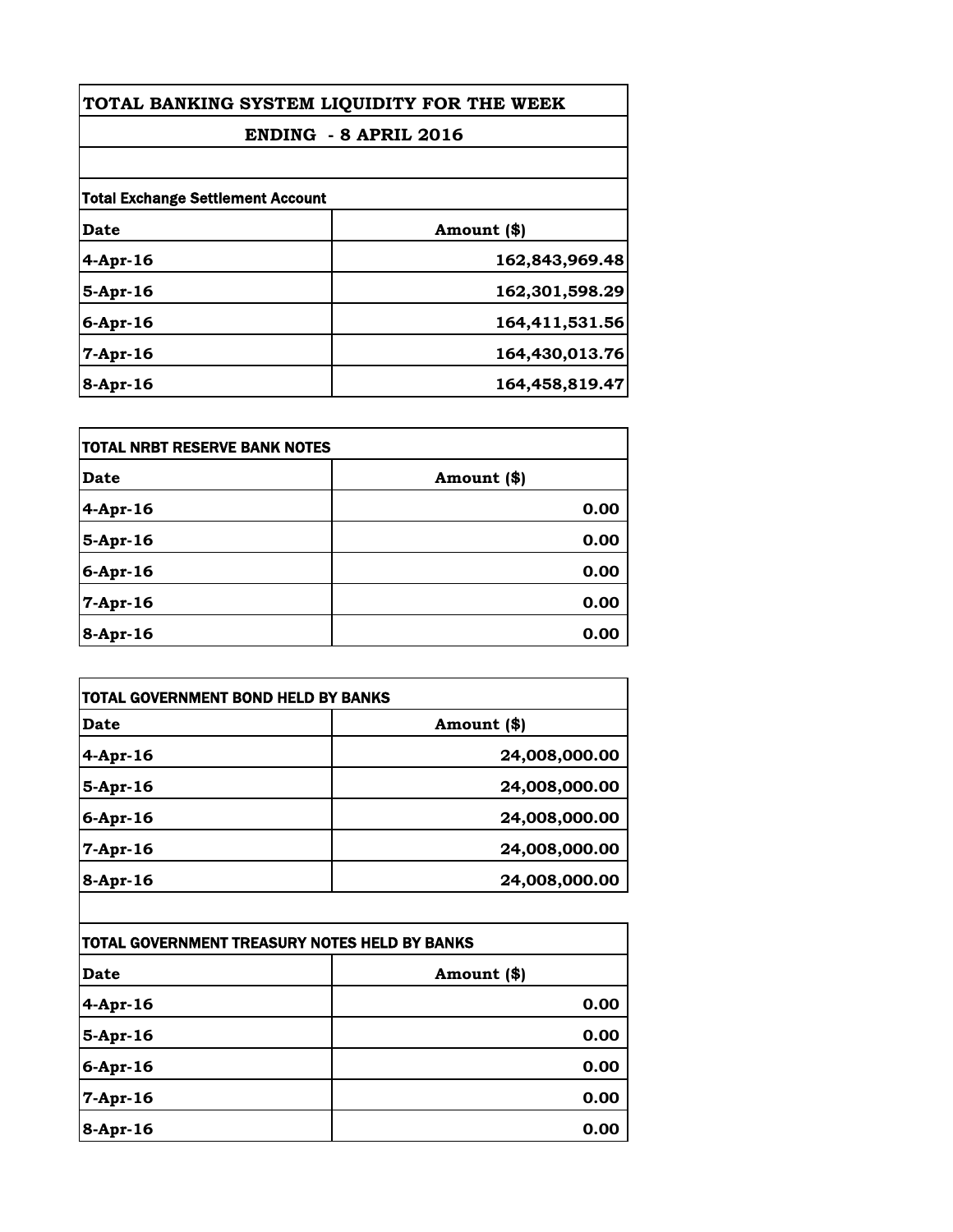| TOTAL BANKING SYSTEM LIQUIDITY FOR THE WEEK<br><b>ENDING - 15 APRIL 2016</b> |                |
|------------------------------------------------------------------------------|----------------|
|                                                                              |                |
| <b>Total Exchange Settlement Account</b>                                     |                |
| Date                                                                         | Amount (\$)    |
| 11-Apr-16                                                                    | 163,738,331.99 |
| $12$ -Apr-16                                                                 | 165,254,624.97 |
| $13$ -Apr-16                                                                 | 163,730,355.57 |
| 14-Apr-16                                                                    | 160,566,367.69 |
| 15-Apr-16                                                                    | 160,313,874.85 |

| itotal NRBT RESERVE BANK NOTES |             |
|--------------------------------|-------------|
| <b>Date</b>                    | Amount (\$) |
| $11-Apr-16$                    | 0.00        |
| $12$ -Apr-16                   | 0.00        |
| 13-Apr-16                      | 0.00        |
| $14$ -Apr-16                   | 0.00        |
| $15$ -Apr-16                   | 0.00        |

| <b>Date</b>                                   | Amount (\$)   |
|-----------------------------------------------|---------------|
| $11-Apr-16$                                   | 24,008,000.00 |
| 12-Apr-16                                     | 24,008,000.00 |
| 13-Apr-16                                     | 24,008,000.00 |
| 14-Apr-16                                     | 24,008,000.00 |
| 15-Apr-16                                     | 24,008,000.00 |
|                                               |               |
| TOTAL GOVERNMENT TREASURY NOTES HELD BY BANKS |               |
| <b>Date</b>                                   | Amount (\$)   |

| <b>Date</b> | Amount (\$) |
|-------------|-------------|
| 11-Apr-16   | 0.00        |
| 12-Apr-16   | 0.00        |
| 13-Apr-16   | 0.00        |
| 14-Apr-16   | 0.00        |
| 15-Apr-16   | 0.00        |
|             |             |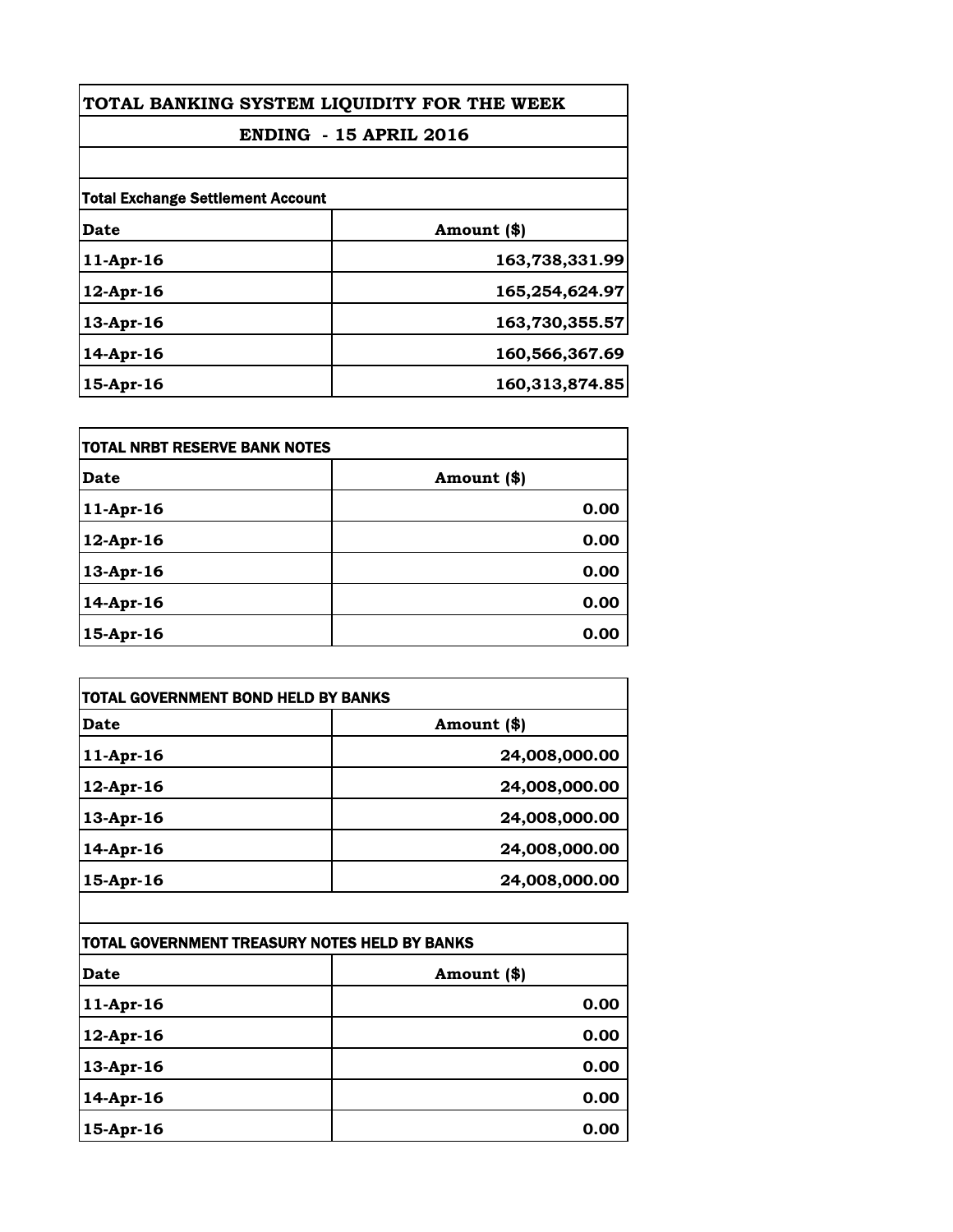| TOTAL BANKING SYSTEM LIQUIDITY FOR THE WEEK<br><b>ENDING - 22 APRIL 2016</b> |                  |
|------------------------------------------------------------------------------|------------------|
|                                                                              |                  |
| <b>Total Exchange Settlement Account</b>                                     |                  |
| Date                                                                         | Amount (\$)      |
| 18-Apr-16                                                                    | 160,243,631.55   |
| 19-Apr-16                                                                    | 160,960,407.73   |
| $20-Apr-16$                                                                  | 162,119,994.02   |
| 21-Apr-16                                                                    | 161,532,559.81   |
| $22$ -Apr-16                                                                 | 162, 107, 758.93 |

| <b>TOTAL NRBT RESERVE BANK NOTES</b> |             |  |
|--------------------------------------|-------------|--|
| <b>Date</b>                          | Amount (\$) |  |
| 18-Apr-16                            | 0.00        |  |
| 19-Apr-16                            | 0.00        |  |
| 20-Apr-16                            | 0.00        |  |
| 21-Apr-16                            | 0.00        |  |
| 22-Apr-16                            | 0.00        |  |

| TOTAL GOVERNMENT BOND HELD BY BANKS |               |
|-------------------------------------|---------------|
| <b>Date</b>                         | Amount (\$)   |
| 18-Apr-16                           | 24,008,000.00 |
| 19-Apr-16                           | 24,008,000.00 |
| 20-Apr-16                           | 24,008,000.00 |
| 21-Apr-16                           | 24,008,000.00 |
| <b>Date</b>                         | Amount (\$)   |
| 18-Apr-16                           | 0.00          |
| 19-Apr-16                           | 0.00          |
| 20-Apr-16                           | 0.00          |
| 21-Apr-16                           | 0.00          |
| 22-Apr-16                           | 0.00          |